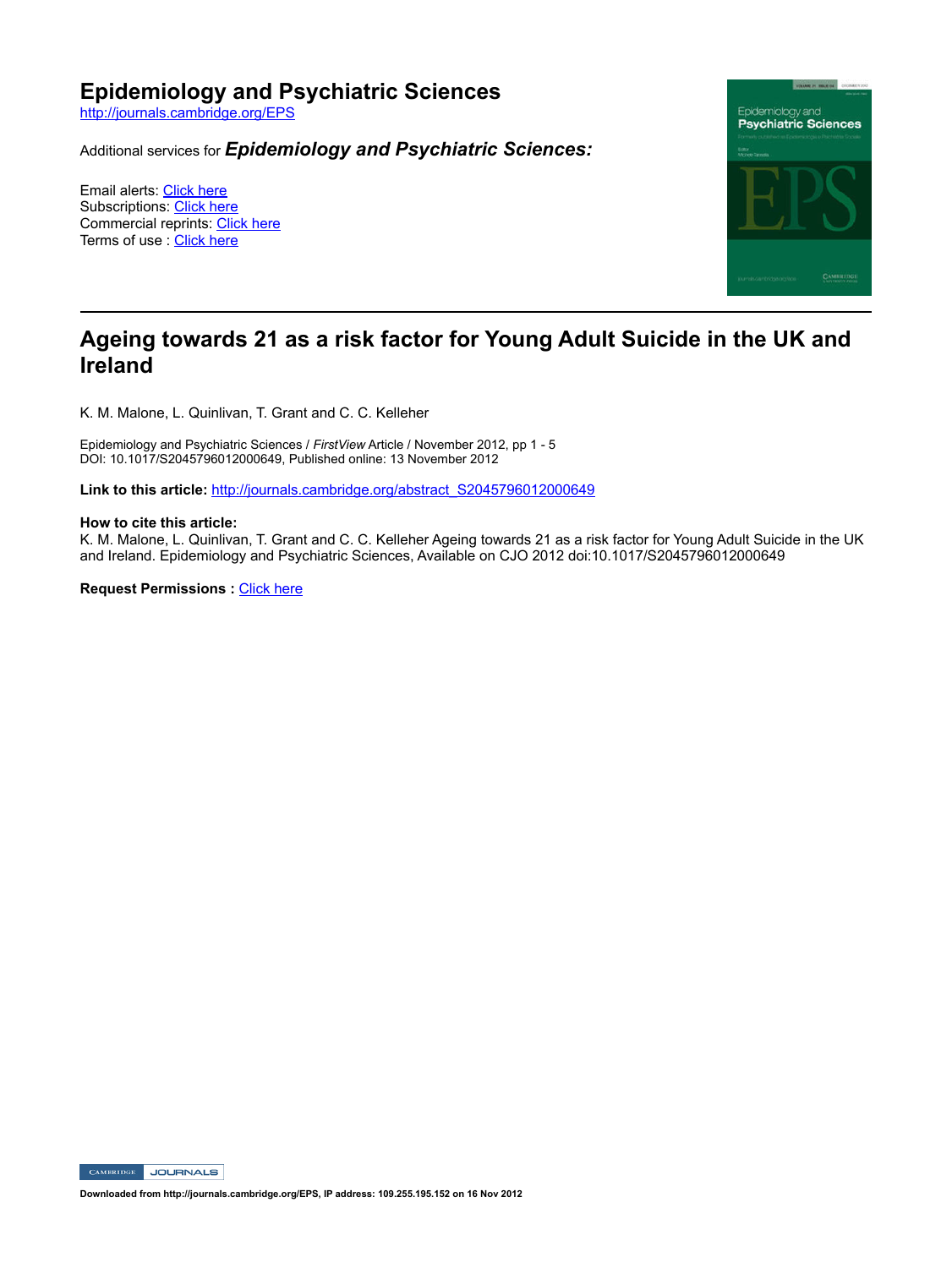# Ageing towards 21 as a risk factor for Young Adult Suicide in the UK and Ireland

'Many young men of twenty said goodbye' $^{\dagger}$ 

# K. M. Malone<sup>1\*</sup>, L. Quinlivan<sup>1</sup>, T. Grant<sup>2</sup> and C. C. Kelleher<sup>1,2</sup>

 $1$  Department of Psychiatry, Psychotherapy & Mental Health Research, St Vincent's University Hospital, School of Medicine & Medical Science, University College Dublin, Ireland

<sup>2</sup> School of Public Health, Physiotherapy & Population Science, University College Dublin, Ireland

Aims. Youth and young adult suicide has increasingly appeared on international vital statistics as a rising trend of concern in age-specific mortality over the past 50 years. The reporting of suicide deaths in 5-year age bands, which has been the international convention to date, may mask a greater understanding of year-on-year factors that may accelerate or ameliorate the emergence of suicidal thoughts, acts and fatal consequences. The study objective was to identify any year-on-year period of increased risk for youth and young adult suicide in the UK and Ireland.

Methods. Collation and examination of international epidemiological datasets on suicide (aged 18–35) for the UK and Ireland 2000–2006 ( $N = 11964$ ). Outcome measures included the age distribution of suicide mortality in international datasets from the UK and Ireland, 2000–2006.

Results. An accelerated pattern of risk up to the age of 20 for the UK and Ireland which levels off moderately thereafter was uncovered, thus identifying a heretofore unreported age-related epidemiological transition for suicide.

Conclusions. The current reporting of suicide in 5-year age bands may conceal age-related periods of risk for suicide. This may have implications for suicide prevention programmes for young adults under age 21.

Received 1 July 2012; Revised 12 September 2012; Accepted 13 September 2012

Key words: Ageing, epidemiological transition, survival analysis, youth suicide.

#### Introduction

Youth and young adult suicide has appeared increasingly on international vital statistics as a rising trend of concern in the past 50 years (Blum, 2009; Patton et al. 2009). The reporting of suicide deaths in five year age bands, which has been the international convention to date, though statistically convenient (World Health Organization, 2012) may be limiting our knowledge, and may mask a greater understanding of year-on-year factors that may accelerate or ameliorate the emergence of suicidal thoughts, acts and fatal consequences.

(Email: [k.malone@svuh.ie](mailto:k.malone@svuh.ie))

# Clinical limitations of 5-year age bands for reporting of suicide mortality

The clinical, psychological and psychosocial factors relevant to the suicide death of a 15-year old are at variance with those associated with the suicide death of a 19-year old (Malone & Yap, 2009). Yet, worldwide, suicide deaths are aggregated collectively for '15–19 year olds' – data which are then supplied by countries to the WHO, and which are drawn upon for international comparisons, informing national suicide prevention strategies in most countries (Gould et al. 1990; Department of Health, 2002; Scottish Government, 2002; Department of Health & Children, 2005; Wasserman et al. 2005; Department of Health, Social Services and Safety, 2006; Welsh Assembly Government, 2008; Commonwealth of Australia, 2009). Similarly, the deaths of young adults aged 20–24 are also grouped together, which precludes for instance an examination of age-specific stresses which may contribute to peak suicide rates seen in the 19–24-year-old age bands in many countries (Mann et al. 2005). To our knowledge, no studies to date have

<sup>&</sup>lt;sup>†</sup>From the play 'Many Young Men of Twenty' by John B. Keane (Progress House, Dublin, 1961)

<sup>\*</sup> Address for correspondence: Professor K. M. Malone, Department of Psychiatry, Psychotherapy & Mental Health Research, St. Vincent's University Hospital & School of Medicine & Medical Science, University College Dublin, Dublin 4, Ireland.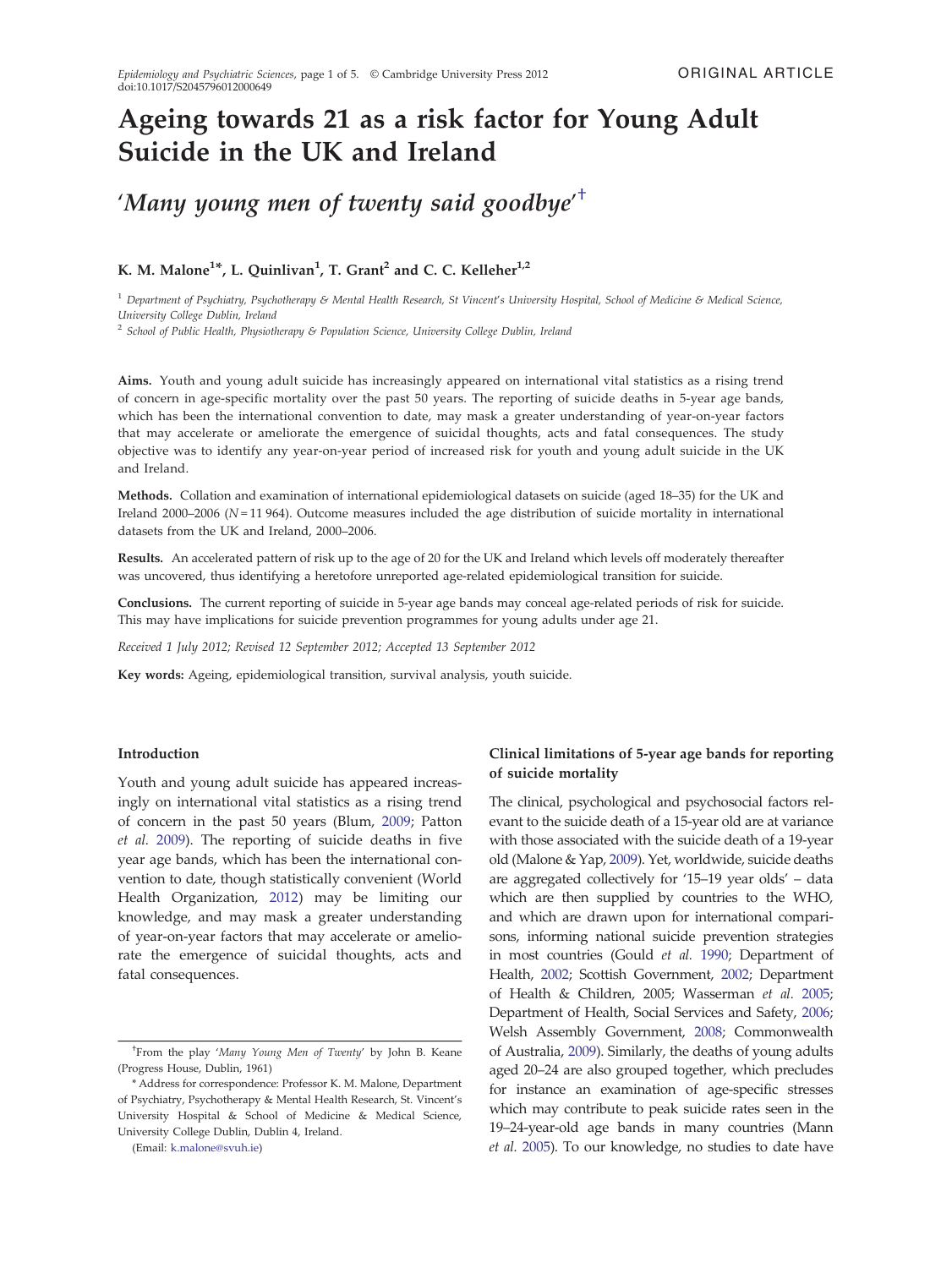gone beyond the 5-year age band national statistics across countries in relation to suicide to examine age, year on year as a risk factor in youth and young adult suicide.

## Methods

#### **Overview**

To examine whether there may be age-related periods of risk for suicide, we obtained (i) Central Statistics Office (CSO – Ireland, 2010) data for the distribution of age of suicide deaths and open verdicts (in years) nationally in Ireland from 2000 to 2006 (most recent complete dataset); (ii) Eurostat data (Eurostat, 2012) for age-specific Ireland population data to calculate suicide rates year on year; (iii) similar age-related suicide deaths mortality data (in years) in the UK (England and Wales (Office for National Statistics, 2012), Scotland (General Register Office for Scotland, 2012) and Northern Ireland (Northern Ireland Statistics and Research Agency, 2012) from 2000 to 2006.

#### Statistical Analysis

A combination of survival analysis and general linear modelling are the primary methods of analysis. Actuarial survival tables identify the annual rates of events across the various populations of the study. General linear modelling compares the rate of increase of events before age 21 as compared with after age 21. While age is the covariate identified as being correlated with a number of events, it is strictly establishing the existence of a relationship and is not intended as a causal relationship. It is believed to capture not only the physical ageing process but also confound variables associated with maturing from adolescence into adulthood. The purpose of the model is to demonstrate that pooling data into age ranges to protect anonymity conceals meaningful patterns in the data. Further adjustment, while important in establishing the specific relationships, is not relevant here as controlling measures are generally not recorded to protect anonymity and the specific contributions of confounding variables are not central to the work.

#### Results

## UK and Ireland epidemiological analyses of suicide mortality (2000–2006)

## Quantitative statistical analysis of year-on-year age of all suicide deaths in the UK and Ireland UK, 2000–2006

Suicide data from national vital statistics was collected by age group and gender separately for England, Wales, Scotland, Northern Ireland and the Republic of Ireland for 2000–2006, as outlined above. Suicide research practice in many countries combines suicide deaths with 'undetermined' deaths as the most representative approximation of suicide deaths, although it may modestly overestimate the count. In keeping with this practice and to maintain consistency across countries, suicide deaths were combined with undetermined deaths to accumulate definite and probable suicide counts  $(N=11,964)$ .

Of note, in the dataset provided to us for Wales ( $n =$ 610) ages 15–17 were combined and were entered at the median age of 16. In the Northern Ireland dataset  $(n=467)$ , there were no 15 year olds or 24 year olds in 2002, no 15 or 17 year olds in 2003, and no 26 or 29 year olds in 2004. England and Scotland datasets recorded 7,803 and 1,539 deaths, respectively, and Ireland recorded 1,545 such deaths.

# Quantitative exploration of distribution of age and suicide mortality in merged international datasets (England, Wales, Scotland, Ireland and Northern Ireland)

We used survival analysis to investigate whether the rates at which suicide deaths occurring as a function of age were substantially different for each region. Life-tables report the proportion of the subjects that survived to 20 years of age and to 21 years of age in each country. These results are provided in Table 1.

These data indicate strong similarity across countries and show that Ireland is no different to the other countries in relation to young suicide deaths. Given this, it is reasonable to combine the other countries in the UK (England, Wales, Scotland and Northern Ireland) and Ireland as a reference group for suicide and open verdict deaths in ages 15–35.

Table 1. Proportions of subjects surviving to 20 years of age and 21 years of age in the UK and Ireland 2000–2006 (Combined Suicide and Open Verdict) (N = 11 964)

|                        | Ireland | Scotland | England | Wales | Northern Ireland |
|------------------------|---------|----------|---------|-------|------------------|
| 20 Years of age $(\%)$ | 85.83   | 86.81    | 90.78   | 88.03 | 83.51            |
| 21 Years of age $(\%)$ | 79.61   | 82.07    | 86.99   | 82.62 | 77.94            |
| Difference $(\% )$     | 6.22    | 4.74     | 3.80    | 5.41  | 5.57             |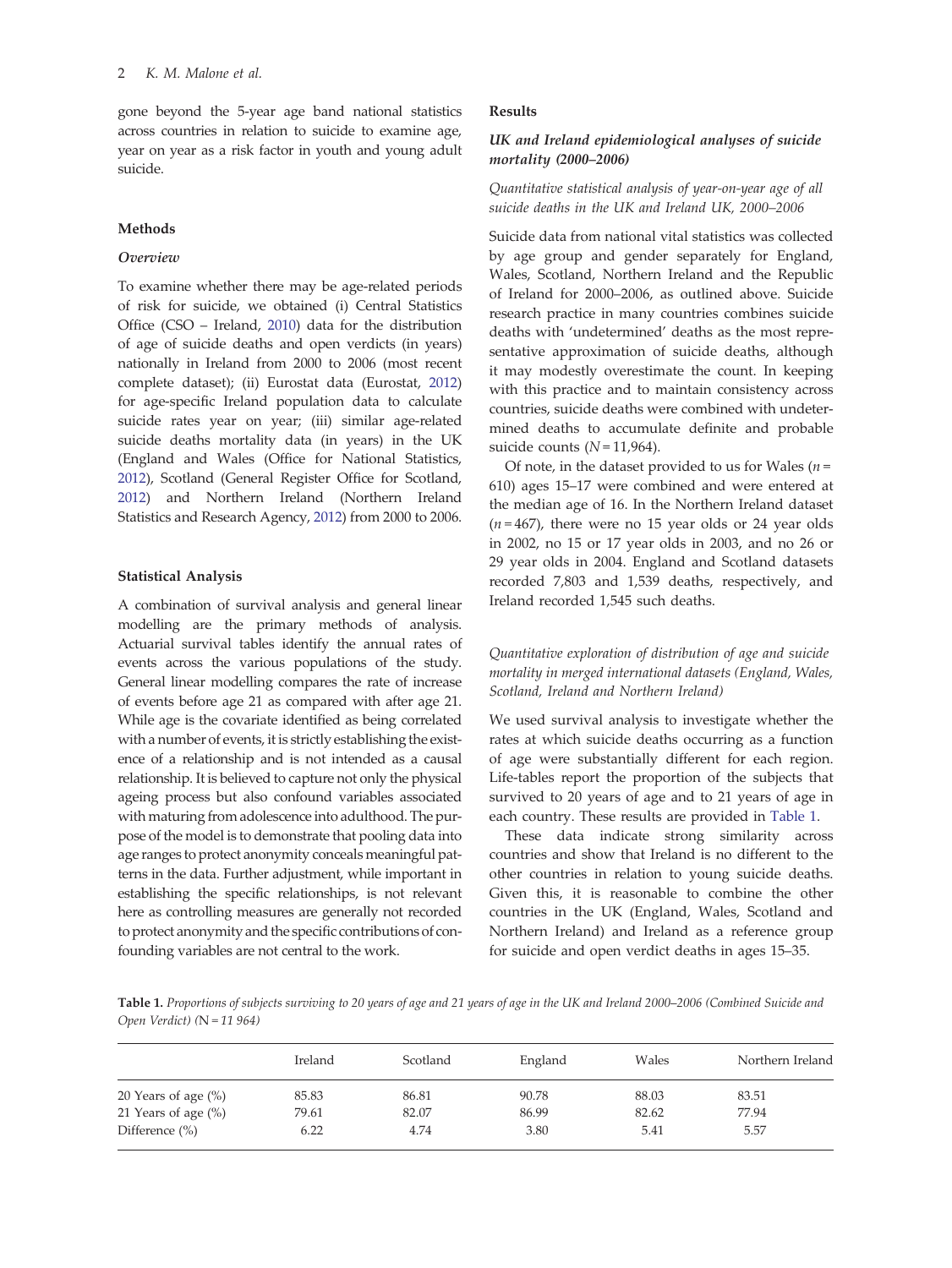Regression analysis for suicide by age for UK and Ireland 2000–2006

As the relative patterns across countries are similar, the data across countries were combined and a single linear regression model was generated, which predicts the number of events as a function of age for the ranges of up to and including 20 year olds and for those over 21.

With suicide and undetermined deaths combined (Fig. 1,  $N = 11,964$ ), males have a significantly different rate of increase after age 20,  $(t (16) = 15.4, p < 0.001)$ , with a rate of increase of 94.6 cases per year before 20 and compared with 23.7 cases per year after age 20. The difference for females is in the same direction, but is not statistically significant ( $t$  (16) = 1.3,  $p$  = 0.205), with a rate of increase of 10.6 cases per year before age 20 and 5.7 cases per year after age 20.

#### Discussion

The observed epidemiological phenomenon reported in this paper has not been presented in the scientific literature before. Statistical analyses of International mortality databases from five countries (UK and Ireland) in relation to the 11, 964 – suicide and undetermined deaths aged 15–35 between 2000 and 2006 showed an accelerated pattern up to the age of 20 from a low base rate, with a less inclined upward slope from age 21 towards age 35. The fact that this finding is observed in five jurisdictions supports the



Fig. 1. Frequency of suicide and open verdicts in the UK and Ireland by age (in years) UK and Ireland, 2000–2006.

validity of the observation. In epidemiological terms, this observed trend resembles other examples of a so-called epidemiological transition, such as for instance National per capita income and life expectancy, where changes in underlying risk factor distributions alter the pattern of the slope of association (Wilkinson, 1994). Usually, this is associated with changes in the macrosocial economic environment influencing a health-related indicator, and this has been proposed previously in relation to betweencountry variations in suicide rates (Moniruzzaman and Anderson, 2004) and for trends in elderly suicides (Shah, 2011). In this instance, we believe that the alterations in patterns of association relate to changing influences on personal development. Interpreting our findings at face value in the first instance led us to adopt the phrase used by the playright John B Keane from his 1961 play 'Many young men of twenty said goodbye' (Keane, 1961), except in the case of our study, we are referring to the lives of young men lost to suicide, whereas Keane was referring to the lives of men lost to war.

Our finding may be interpreted as identifying age 16–20 as being a particularly critical period for increased rate of suicide for young men. Alternatively, the national datasets from the UK and Ireland suggest that actually surviving to age 21 might be interpreted as a partially protective factor in relation to young adult suicide risk. As such, this may serve as a useful factor to include in future models to advance our knowledge of suicide risk. The stressdiathesis model (Mann et al. 1999) identifies the interaction between stress and other trait-like factors. Our finding suggests that 'stress' may be further analysed to include age-dependent as well as age-independent stress risks.

Our finding challenges current International practice in which suicide mortality is reported in 5-year age bands, in that such reporting may eclipse age-related risk factors for suicide such as that we have identified. While Gould et al explored 'agespecific' factors relating to suicide in young people, this analysis was hindered by the data being in 5-year age bands (Gould et al. 1990). Similarly, Kessler et al. examined the epidemiology of age of onset for psychiatric illness, but again, the data were analysed in age bands (Kessler et al. 2005).

Our finding needs to be examined in other international datasets, or from within the same countries we studied but at different time periods to 2000– 2006. Alternative factors associated with moving through early adulthood other than approaching aged 21 may exist in different time periods in the UK and Ireland, or in different countries and cultures, that may confer a heretofore unidentified age-related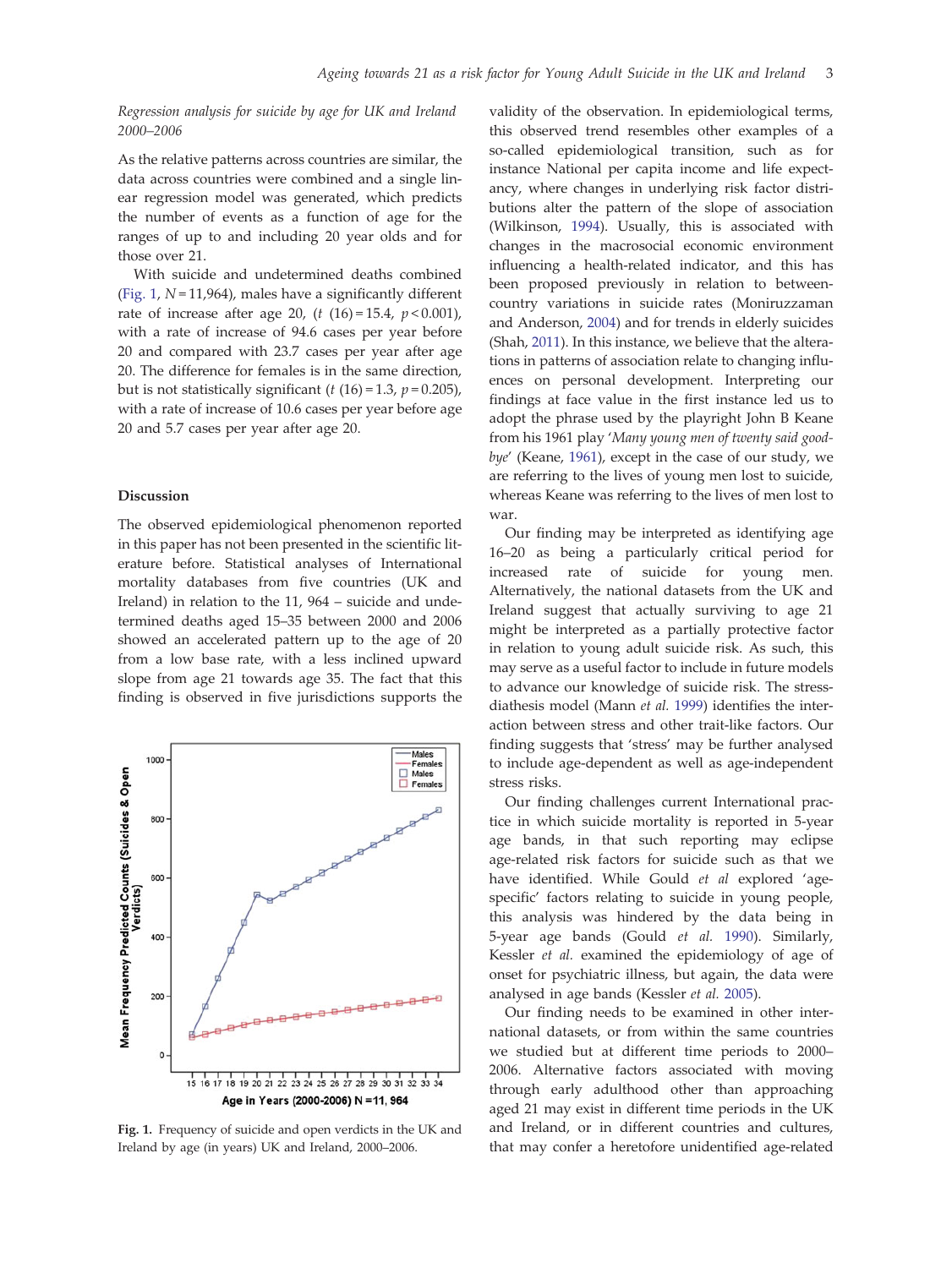increased (or decreased) risk of suicide. For the period studied (2000–2006), the combined 60 million or so population of Ireland and the four nations of the UK are modern, broadly secular, multi-cultural societies with much cultural diversity, situated within the European Union. As such, these nations are considered 'international' in the broad sense, sharing cultural and economic parallels with many if not most modern western societies.

Perhaps ageing in years towards 21 simply coincides with the peak age of onset for major psychiatric disorders such as depression or psychosis in males. We were unable to explore this possibility, due to the aggregation of data across age ranges of possible confounds such as mental illness and alcohol use in the existing international datasets. Clearly, ageing from 18 to 24 is a high-risk age period for overt manifestation of psychiatric pathology of sufficient severity to warrant in-patient care (Kessler et al. 2005).

The peak age of psychosis also tends to be reported in 5-year age bands in epidemiological studies. It has been reported as peaking for males in the 20–24 year age group, but not by peak age in years (Kirkbride et al. 2006). Other international studies have identified the highest rates of first onset of depression (1.4–9.1% of the population) occur among young adults (aged 12–24), and lower rates (1.3–1.8%) occur among people 65 years of age or more (Patten, 2000). Of note, data from these studies in relation to the epidemiology of depression are also typically presented in age bands (e.g. ages 18–29) (Hasin et al. 2005), which again, blurs the analysis of relative contribution of depression year on year to our understanding of its contribution to the emergence of suicidal acts including suicide through adolescence and early adulthood.

We were unable to assess the impact of alcohol by age, as all the available data were again archived in 5-year age bands. Exploration of ageing towards 21 as a risk factor, and subsequent differential year-on-year age-specific alcohol consumption is essential, but is hindered until such data are available in a disaggregated form.

The study has strengths and limitations. The strengths include: (i) inclusion of disaggregated 7 years of suicide mortality datasets from the UK and Ireland; (ii) an analysis of almost 12,000 suicide deaths between ages 15 and 35; (iii) incorporating a period of study where there was relative macro-economic stability – i.e. pre-economic recession.

Limitations include: (i) the inability to conduct a more detailed analysis on possible confounding factors such as alcohol use and psychiatric illness as well as other possible confounding factors; (ii) there are limitations in studying suicide 'counts' as opposed to suicide rates. However, because of differing suicide rates between jurisdictions (Pearl et al. 2012), the method of using counts actually un-earthed the age-related factor we identified. Moreover, this type of analysis suits jurisdictions where suicide rates vary across age bands, as the age distribution across ages is of greater importance for our study than the actual rates per 100 000 for any given region; (iii) a longer period of observation would have provided more validity to our finding, and perhaps more insight into the age of risk periods for young adult female suicide. Our data identified a doubling of suicide rates in females under 21 compared with over 21 for the period studied, but the finding was not significant, probably due to mathematically low numbers.

In conclusion, we suggest that future reporting of national suicide rates in years, as opposed to 5-year age bands, will facilitate more in-depth research and understanding of possible age-related periods of increased suicide risk in young adults, where an epidemiological transition is apparent for young men before versus after age 21.

#### Acknowledgments

We wish to acknowledge Sandra Tobin for assistance with data from the Irish Central Statistics Office; Antoinette Daly, The Irish Health Research Board; David Hosey for assistance with database design, and comments on the manuscript; Lucy Madigan and Suzanne O'Connor for assistance with database management

#### Declaration of interest

The funders of the study are Registered Charities and include: Turn The Tide of Suicide, The National Lottery, The National Office for Suicide Prevention, ESB Electric Aid, Be Not Afraid, Padraig Harrington Foundation, The Ireland Funds of Monaco. The authors declare no conflict of interest.

#### References

- Blum RW (2009). Young people: not as healthy as they seem. Lancet 374, 853–854.
- Central statistics office (2010). Vital Statistics. Dublin: Stationary Office. Retrieved from 1 October 2012 [\(http://](http://www.cso.ie/en/media/csoie/releasespublications/documents/vitalstats/2010/vstats_q42010.pdf) [www.cso.ie/en/media/csoie/releasespublications/](http://www.cso.ie/en/media/csoie/releasespublications/documents/vitalstats/2010/vstats_q42010.pdf) [documents/vitalstats/2010/vstats\\_q42010.pdf](http://www.cso.ie/en/media/csoie/releasespublications/documents/vitalstats/2010/vstats_q42010.pdf)).
- Commonwealth of Australia (2009). Living is for Everyone (LIFE): A Framework for Prevention of Suicide in Australia. Commonwealth of Auistralia. Department of Health and Ageing, Canberra ACT2601, Australia.